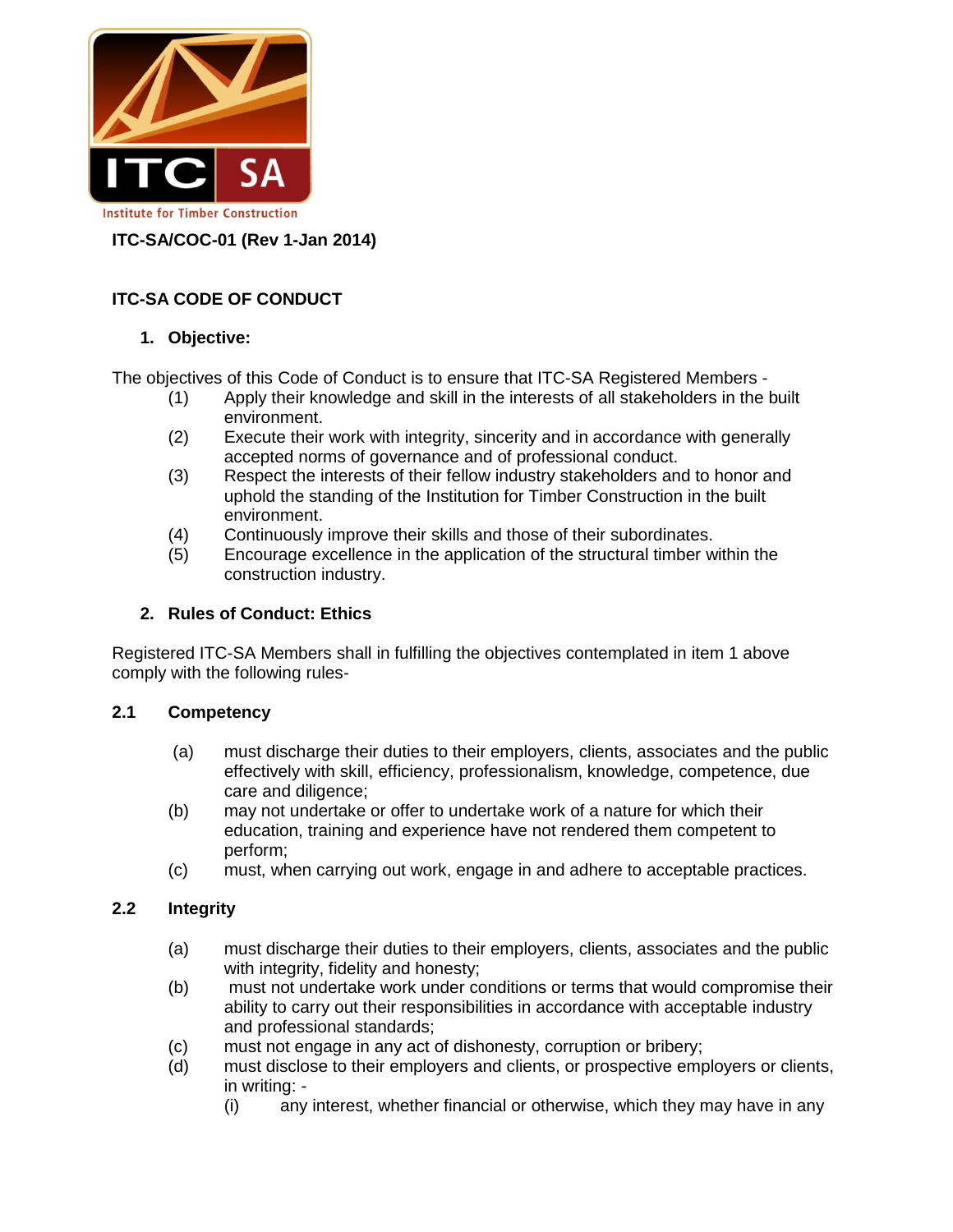business undertaking, or with any person, and which is related to the work for which they may be or have been employed; and

- (ii) particulars of any royalty or other benefit which accrues or may accrue to them as a result of the work; with the client or employer concerned;
- (iii) the status pertaining to professional indemnity insurance cover (in the case of ITC-SA Accredited Engineering Members);
- (e) may not, either directly or indirectly, receive any gratuity, or commission or other financial benefit on any article or process used in or for the purpose of the work in respect of which they are employed, unless such gratuity, commission or other financial benefit has been authorized in writing by the employer or client concerned;
- (f) must avoid any perceived, real or potential conflict of interest;
- (g) may not knowingly misrepresent, or permit misrepresentation of their own academic or professional qualifications or competency or those of any other person involved with work, nor knowingly exaggerate their own degree of responsibility for any work or that of any person;
- (h) must give decisions, recommendations or opinions that are honest, objective and based on facts that are used in reaching recommendations or opinions given to clients or employers;
- (i) may neither personally nor through any other person, improperly seek to obtain work, or by way of commission or otherwise, make or offer to make payment to a client or prospective client for obtaining such work;
- (j) may not, unless required by law or by these Rules, divulge any information of a confidential nature which they obtained in the exercise of their duties;
- (k) must notify the ITC-SA immediately if they become aware of a violation of these Rules by any other Registered ITC-SA Member;
- (l) must notify the ITC-SA immediately they become insolvent.
- (m) must without delay notify the ITC-SA if they become aware of any ITC-SA Accredited Engineer who is subject to one or more of the following:
	- (i) removal from an office of trust on account of improper conduct;
	- (ii) being convicted of an offence and sentenced to imprisonment without an option of a fine, or, in the case of fraud, to a fine or imprisonment or both.

## **2.3 Public Interest**

- (a) must at all times have due regard and priority to public health, safety and interest;
- (b) must when providing advice to a client or employer, and if such advice is not accepted, inform such client or employer of any consequences which may be detrimental to the public health, safety or interests and at the same time inform the ITC-SA of their action;
- (c) must without delay notify the ITC-SA if they become aware of any person who has been declared medically unfit by a registered medical practitioner to practice as an ITC-SA Accredited Inspector or Engineer.

## **2.4 Environment**

- (a) Registered ITC-SA Members shall have due regard for, and in their work avoid, adverse impact on the environment; and
- (b) adhere to generally accepted principles of sustainable development.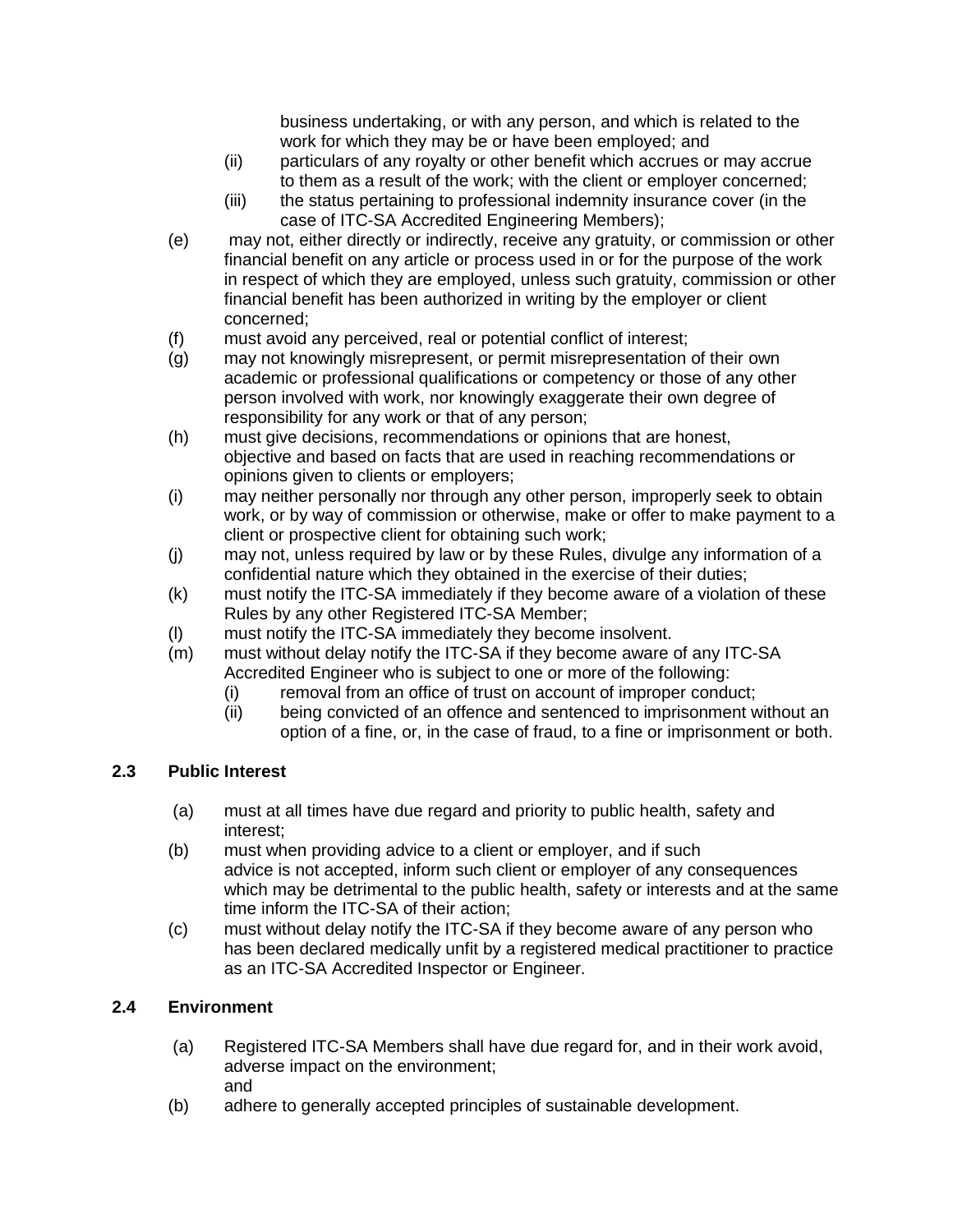### **2.5 Dignity of the ITC-SA**

- (a) ITC-SA Registered Members must order their conduct so as to uphold the dignity, standing and reputation of the ITC-SA and the industry at large;
- (b) may not, whether active in the built environment or not, knowingly injure the reputation or business of any other ITC-SA Registered Member;
- (c) must provide work or services of quality and scope, and to a level, which is commensurate with accepted standards and practices in the built environment;
- (d) may not knowingly attempt to supplant an ITC-SA Registered Member in a particular engagement after the client has employed such ITC-SA Registered Member;
- (e) may not advertise their services in a self-laudatory manner that is derogatory to the dignity of the profession;
- (f) may not review for a particular client work of another Registered ITC-SA Registered Member, except -
	- (i) with the prior knowledge of the other ITC-SA Registered Member, who must be afforded a reasonable opportunity to submit comments to the client on the findings of the review; or
	- (ii) after receipt of a notification in writing from the client that the engagement of the other Registered Person has been terminated; or
	- (iii) where the review is intended for purposes of a court of law or other legal proceedings, including proceedings arising from these Rules.

### **2.6 Administrative**

- (a) ITC-SA Registered Members may not without satisfactory reasons destroy or dispose of, or knowingly allow any other person to destroy or dispose of, any information within a period of 10 years after completion of the work concerned;
- (b) may not place contracts or orders, or be the medium of payments, on their employer's or client's behalf without the written authority of the employers or clients;
- (c) may not issue any information in respect of work prepared by them or by any other person under their direction or control, unless -
	- (i) such information bears the name of the organization concerned; and
	- (ii) information so issued is dated and signed by the ITC-SA Accredited Engineer concerned or another appropriately qualified and authorized person;
- (d) must order their conduct in connection with work outside the borders of the Republic of South Africa in accordance with these rules in as far as they are not inconsistent with the law of the country concerned: Provided that where there are recognized standards of conduct in a country outside the Republic, they must adhere to those standards in as far as they are not inconsistent with these rules.
- (e) must always ensure adequate supervision of, and take responsibility for, work carried out by their subordinates;
- (f) must ensure that, while engaged as partners, directors, members or employees of a business undertaking which performs rational structural design work, the control over the work is exercised, and the responsibility in respect thereof is carried out by a Registered Person other than a person registered as a candidate in terms of section 18 (1)(b) of the Act; (Act No. 46 of 2000); and
- (g) must, when requested by the ITC-SA to do so, in writing provide the ITC-SA with